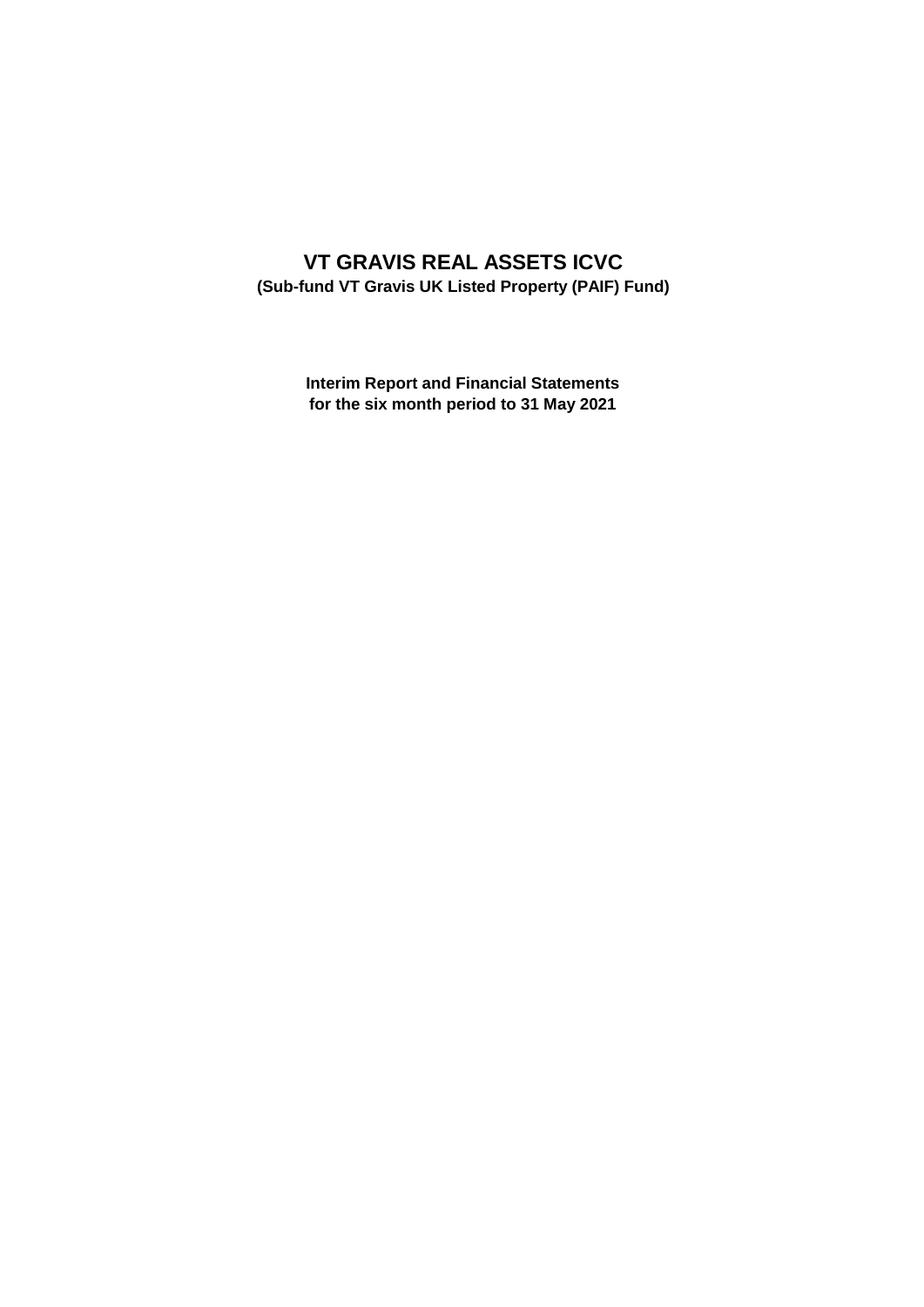### **CONTENTS**

|                                                                           | Page |
|---------------------------------------------------------------------------|------|
| Company Overview                                                          | 1    |
| Statement of the Authorised Corporate Director's (ACD's) Responsibilities | 3    |
| <b>Investment Adviser's Review</b>                                        | 4    |
| Performance Record                                                        | 6    |
| Portfolio Statement                                                       | 10   |
| Summary of Material Portfolio Changes                                     | 11   |
| <b>Statement of Total Return</b>                                          | 12   |
| Statement of Changes in Net Assets Attributable to Shareholders           | 12   |
| <b>Balance Sheet</b>                                                      | 13   |
| <b>Distribution Tables</b>                                                | 14   |
| Information for Investors                                                 | 15   |
| <b>Corporate Directory</b>                                                | 17   |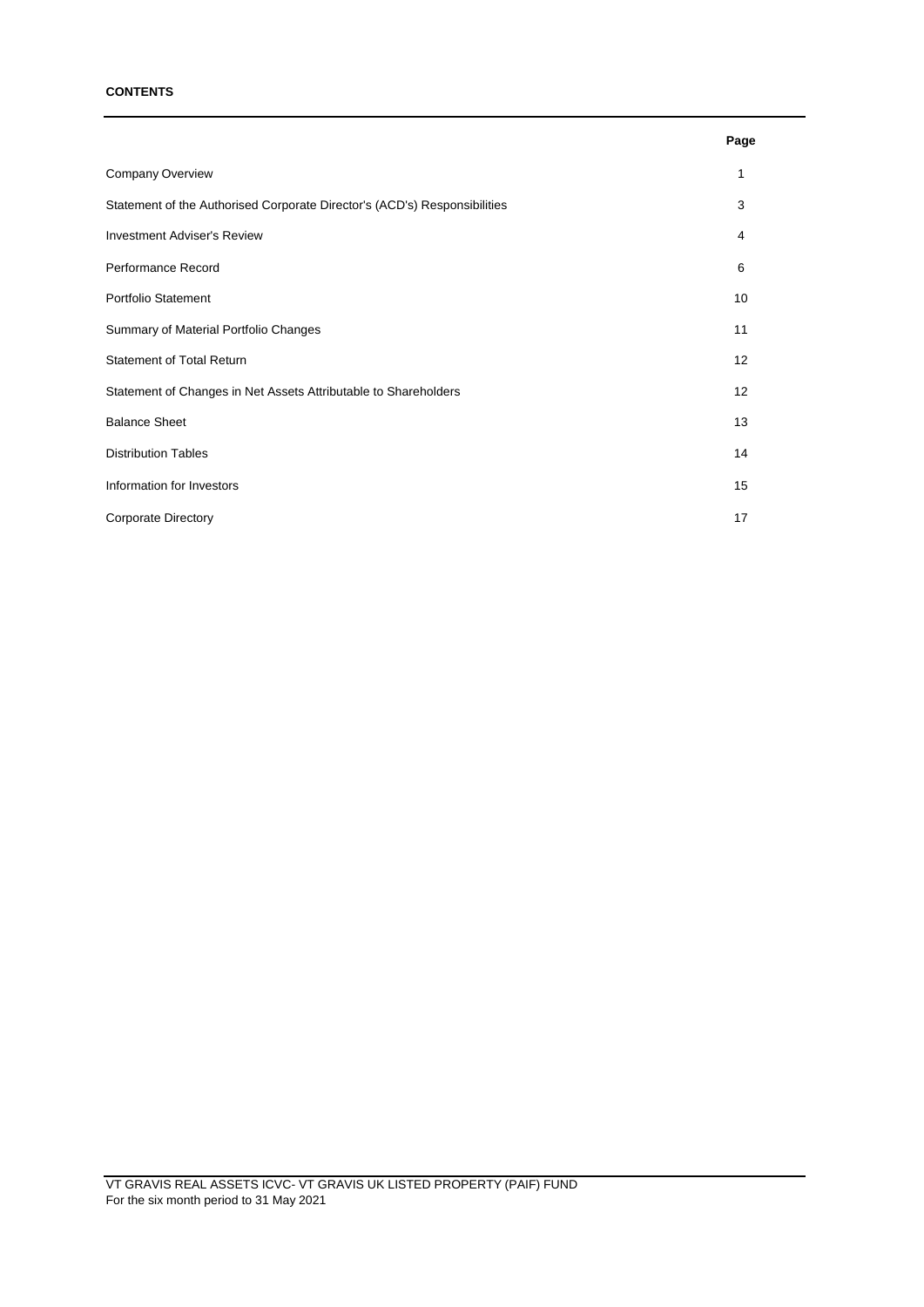| <b>Size of Company</b>                     | £50,765,235                                                                                                                                                                                                                                                                                                                                                              |
|--------------------------------------------|--------------------------------------------------------------------------------------------------------------------------------------------------------------------------------------------------------------------------------------------------------------------------------------------------------------------------------------------------------------------------|
| Launch date                                | 31 October 2019                                                                                                                                                                                                                                                                                                                                                          |
| <b>Type of Company</b>                     | VT Gravis Real Assets ICVC (the "Company") is an investment company with<br>variable capital incorporated in England and Wales under the OEIC<br>Regulations with registered number IC016070 and authorised by the<br>Financial Conduct Authority (PRN:913626) pursuant to an authorisation order<br>dated 17 September 2019. The Company has an unlimited duration. The |
|                                            | The Company is a non-UCITS retail scheme and is an umbrella company (as<br>defined in the OEIC Regulations). Each Sub-fund would be a non-UCITS<br>retail scheme if it had a separate authorisation order. The Company has a<br>Property Authorised Investment Sub-fund (PAIF) status as defined in Part 4A                                                              |
|                                            | Shareholders are not liable for the debts of the Company.                                                                                                                                                                                                                                                                                                                |
|                                            | A shareholder is not liable to make any further payment to the Company after<br>he has paid the price on purchase of the Shares.                                                                                                                                                                                                                                         |
| Sub-fund objective and policy              | It is intended that the Sub-fund will be a PAIF at all times, and, as such, its<br>investment objective is to carry on Property Investment Business and to<br>manage cash raised from investors for investment in the Property Investment<br>Business. In so doing the objective of the Sub-fund is to provide some capital                                              |
|                                            | The Sub-fund seeks to achieve its objective primarily $(70\% +)$ by investing in<br>a diversified portfolio of transferable real estate securities such as real estate<br>investment trusts ("REITs") listed on the London Stock Exchange, real estate<br>operating companies ("REOCs"), bonds and equities. The Sub-fund seeks to                                       |
|                                            | In addition to investing in REITs and REOCs the Sub-fund may also invest in<br>other transferable securities (including convertible securities and rated and<br>unrated debt securities of real estate companies), bonds, collective<br>investment schemes, transferable securities, money market instruments,                                                           |
|                                            | Save as noted above, there is no particular emphasis on any geographical<br>area or industry or economic sector.                                                                                                                                                                                                                                                         |
| <b>Derivatives</b>                         | The Sub-fund may hold derivatives only for efficient portfolio management<br>purposes. It is not intended that the use of derivatives for efficient portfolio<br>management purposes will increase the risk profile of the Sub-fund.                                                                                                                                     |
| <b>Benchmark</b>                           | The Sub-fund does not have a specific benchmark. The performance of the<br>Sub-fund can be measured by considering whether the objective is achieved<br>(i.e. whether a periodic income is provided and there is any capital growth                                                                                                                                      |
| <b>Authorised Corporate Director (ACD)</b> | Valu-Trac Investment Management Limited.                                                                                                                                                                                                                                                                                                                                 |
| <b>Ex-distribution dates</b>               | Last day of February, 31 May, 31 August, 30 November                                                                                                                                                                                                                                                                                                                     |
| <b>Distribution dates</b>                  | 31 March, 30 June, 30 September, 31 December                                                                                                                                                                                                                                                                                                                             |
| <b>Individual Savings Account (ISA)</b>    | The Company is a qualifying investment for inclusion in an ISA.                                                                                                                                                                                                                                                                                                          |
| Share classes:                             | A $(E)$ , A $(E)$ (Hedged), A $(\$)$ (Hedged) – Net Income<br>A (£), A (€) (Hedged), A (\$) (Hedged) - Net Accumulation<br>$F(f)$ , F $(f)$ (Hedged), F $(f)$ (Hedged) – Net Income<br>$F(f)$ , F $(f)$ (Hedged), F $(f)$ (Hedged) – Net Accumulation                                                                                                                    |
|                                            | Class F shares are only available to the Feeder Sub-fund or at the ACD's<br>discretion.                                                                                                                                                                                                                                                                                  |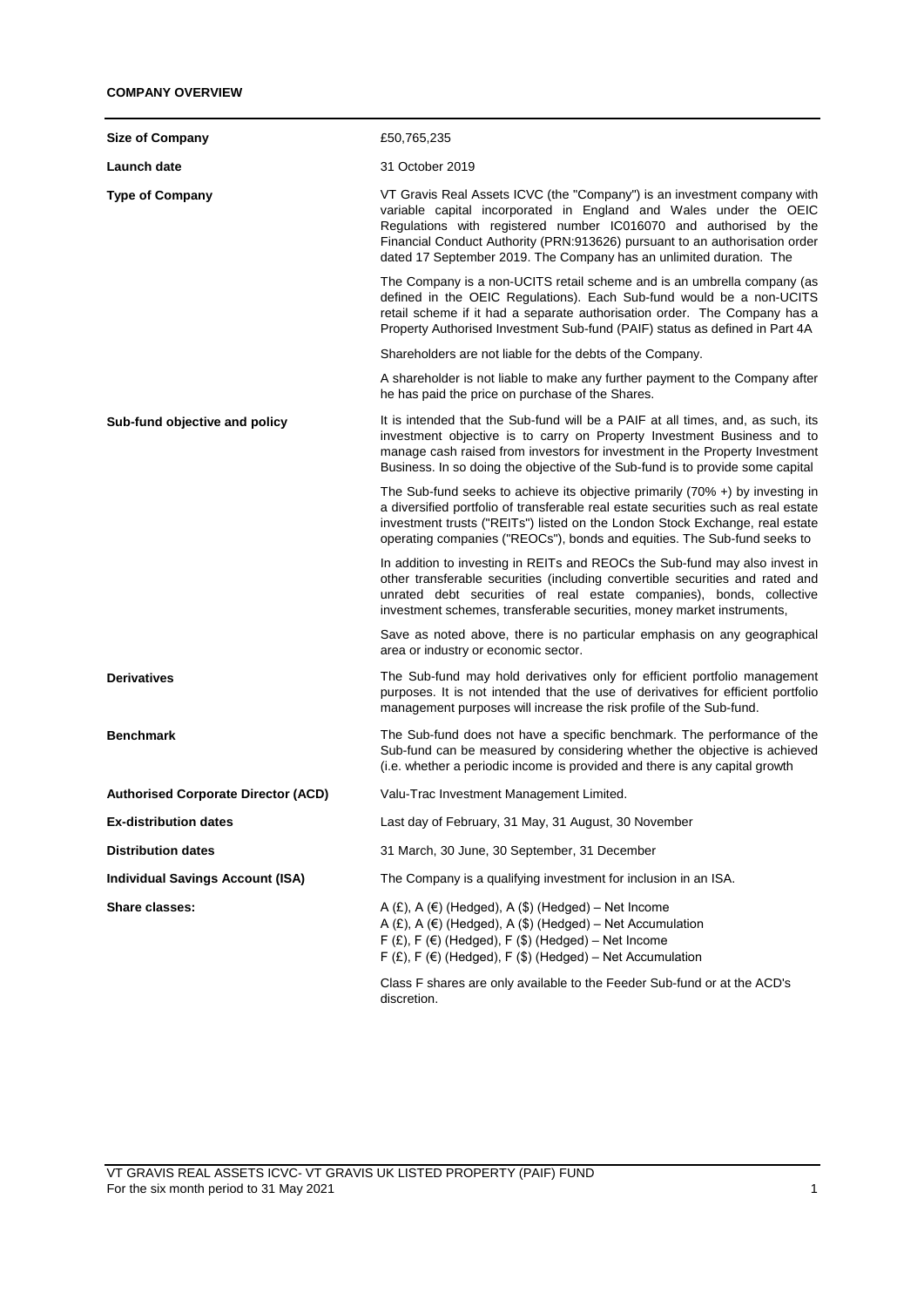| <b>Minimum investment</b>                                     |                                                                |  |  |
|---------------------------------------------------------------|----------------------------------------------------------------|--|--|
| Lump sum subscription:                                        | Class $A = £100$<br>Class $F = Nil$                            |  |  |
| Top-up:                                                       | Class $A = £100$<br>Class $F = Nil$                            |  |  |
| Holding:                                                      | Class $A = £100$                                               |  |  |
| Redemption and switching:                                     | N/A (provided minimum holding is maintained)                   |  |  |
| Investment minima may be waived at the discretion of the ACD. |                                                                |  |  |
| Initial charges                                               | Class A: 4% Class F: 0%                                        |  |  |
| Redemption and switching charges                              | Nil                                                            |  |  |
|                                                               | The initial charge may be waived at the discretion of the ACD. |  |  |

### **ACD charges**

The annual management charge is as follows:

In respect of the Class A shares, it is equal to 0.70% per annum of the net asset value of the Class A shares. In respect of the Class F shares it is equal to 0.00% per annum of the net asset value of the Class F shares.

The Investment Adviser has, with the agreement of the ACD, undertaken that if the total Ongoing charges figure (OCF) of the Sub-fund excluding the costs of the underlying holdings exceeds 0.70%, the Investment Adviser shall reimburse the Sub-fund for an amount which, when deducted from the operating costs incurred by the Sub-fund during the relevant accounting period, would result in the Sub-fund having a total OCF equal to the stated annual management charge for each class in the relevant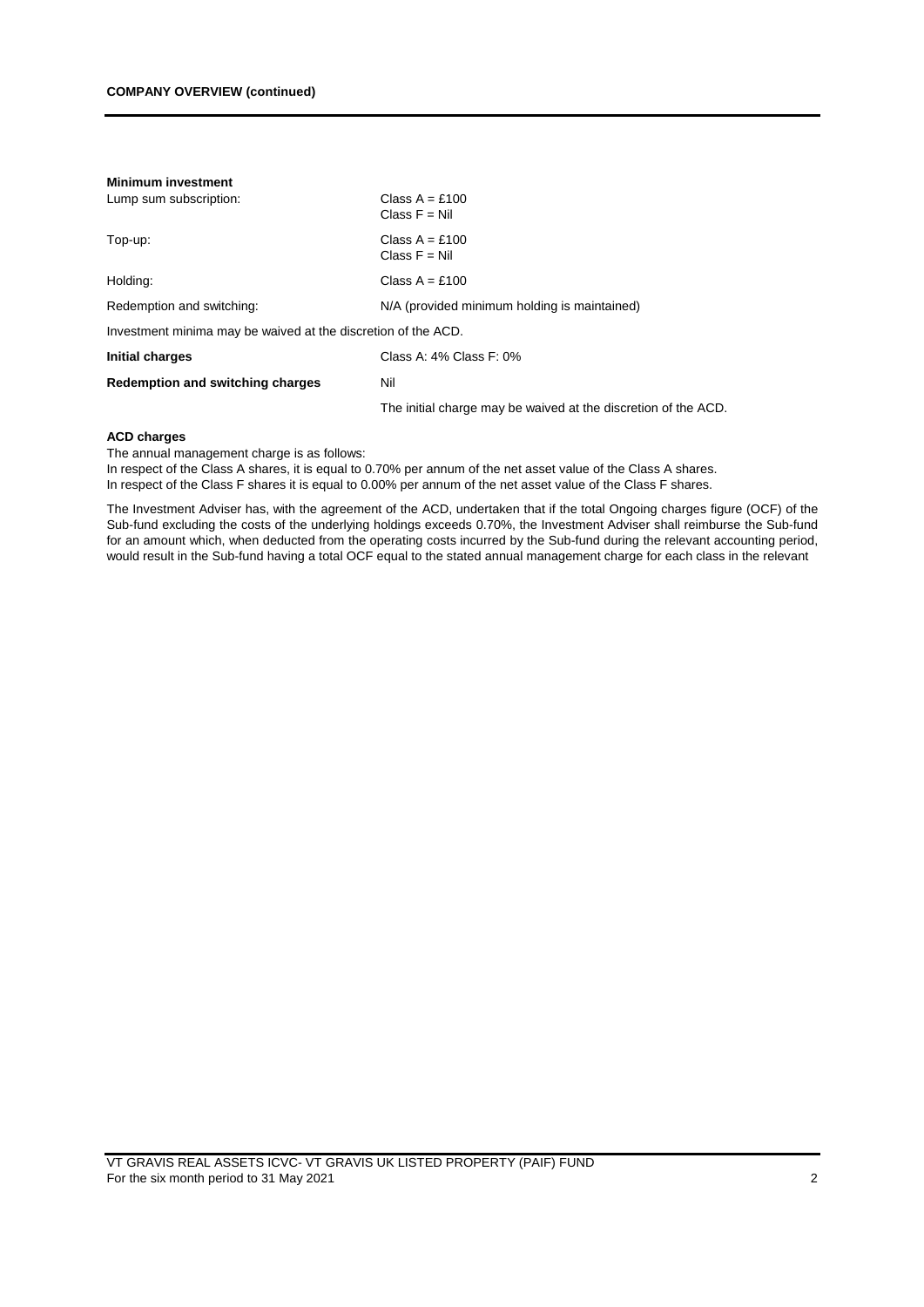#### **STATEMENT OF THE AUTHORISED CORPORATE DIRECTOR'S (ACD'S) RESPONSIBILITIES**

The rules of the Financial Conduct Authority's Collective Investment Schemes Sourcebook require the Authorised Corporate Director to prepare financial statements for each accounting period which give a true and fair view of the financial position of the Company at the end of the financial period and its net revenue and net capital gain for the period. In preparing these financial statements the Authorised Corporate Director is required to:

> comply with the Prospectus, the Statement of Recommended Practice for Authorised Funds issued by the Investment Association in May 2014, the Instrument of Incorporation, generally accepted accounting principles and applicable accounting standards, subject to any material departures which are required to be disclosed and explained in the financial statements;

> select suitable accounting policies and then apply them consistently;

> make judgements and estimates that are reasonable and prudent;

> prepare the financial statements on a going concern basis unless it is inappropriate to presume that the Company will continue in operation for the foreseeable future;

The Authorised Corporate Director is required to keep proper accounting records and to manage the Company in accordance with the COLL sourcebook, Investment Funds Sourcebook (FUND), the Instrument of Incorporation, and the Prospectus. The Authorised Corporate Director is responsible for taking reasonable steps for the prevention and detection of fraud and other irregularities.

#### **DIRECTOR'S STATEMENT**

In accordance with the requirements of the Financial Conduct Authority's Collective Investment Scheme's Sourcebook and FUND, we hereby certify the interim report.

David E sm

David E. Smith MA

Valu-Trac Investment Management Limited Authorised Corporate Director

Date: 28 July 2021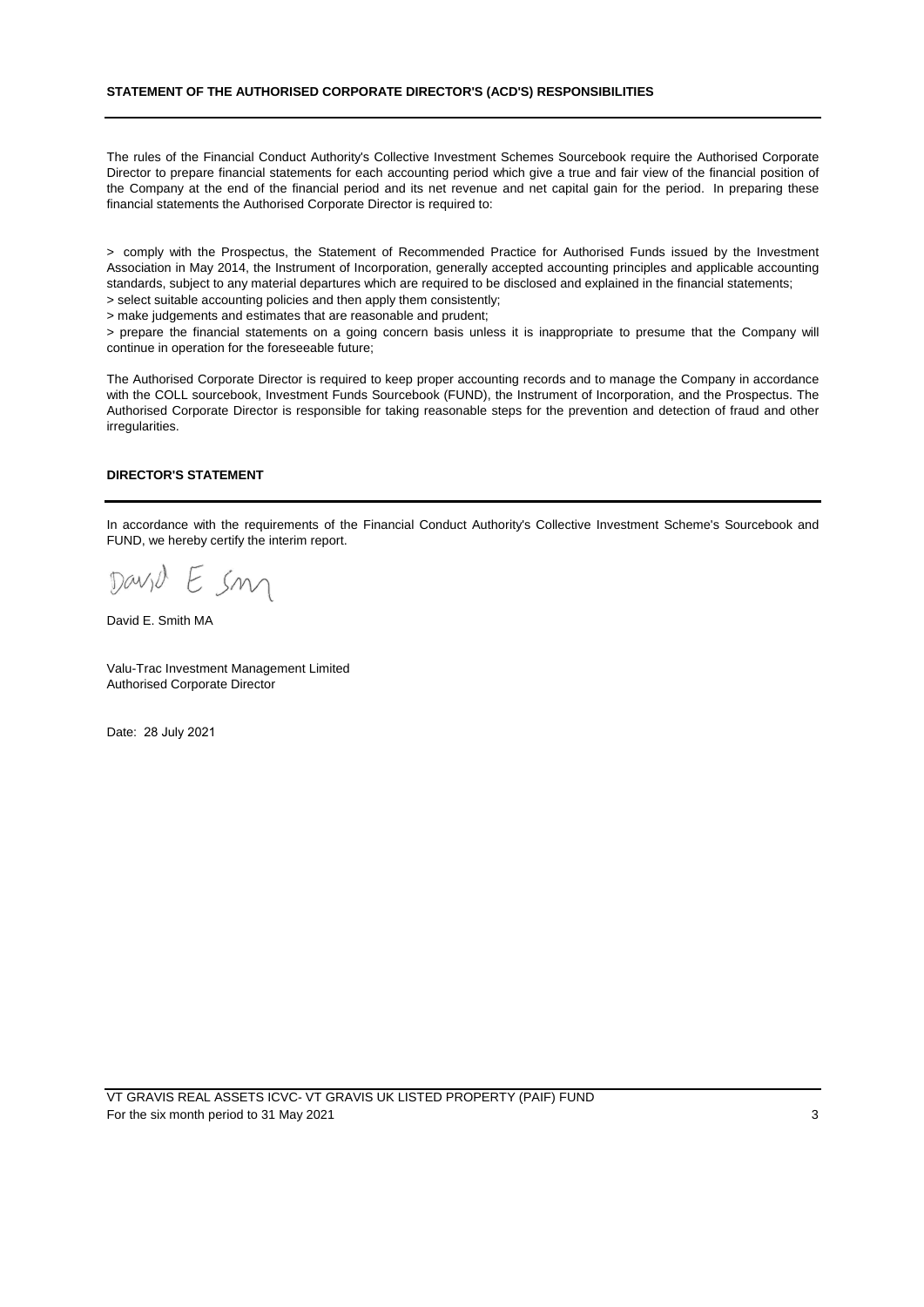This report is a review of the performance of the VT Gravis UK Listed Property Fund (the "Fund") during the six-month period ending 31st May 2021.

The performance objectives of the Fund are:

to deliver a 4% annual income, via quarterly dividend payments; and to provide some capital growth through market cycles (approximately 7 years) after Fund charges

The Fund seeks to achieve its objective primarily by investing in a portfolio of transferable real estate securities such as real estate investment trusts (REITs) listed on the London Stock Exchange, real estate operating companies, bonds and other equities. The Fund diversifies its investments across a range of specialist real estate companies that are likely to benefit from four strong socio-economic mega trends: ageing population, digitalisation, generation rent and urbanisation. At the same time the portfolio minimises exposure to the challenging consumer trends continuing to affect retail real estate, especially shopping centres.

The A Accumulation Class shares were priced at 112.92p on 31st May 2021, which represents a positive total return of 13.32% over the period compared to UK real estate index1 which rose by 16.08% over the same period, and the global real estate index2 which increased by 11.40%. The positive Fund performance reflected the continuing upbeat investor sentiment surrounding the strong socio-economic mega trends to which the portfolio is exposed. The Fund has now fully recovered the drawdown that was triggered by the Covid-19 pandemic last March and ended May at a new all-time high. The rebound of the Fund has exceeded the broader REIT market both in terms of speed and magnitude. Since launch the Fund has increased by 12.92% (A Acc GBP), outperforming both the UK real estate index1, which has declined by 0.01%, and the global real estate index2 which has declined by 4.72%.

To maintain their general tax-exempt status, UK REITs are required to distribute 90% of rental profits. During the period the Fund declared two quarterly dividends of 0.5613p (A Inc GBP) and 0.9096p. The dividend declared in May was the seventh consecutive quarterly distribution since inception. In aggregate, the trailing 12-month distributions represent a yield of 2.82%.

The Investment Adviser implements a long-term unconstrained approach to identifying the best REITs within secular mega trends. At the Interim stage of the financial year the Fund comprised of 21 investments. These 21 specialist real estate companies provide diversified exposure to the four mega trends, in aggregate they own more than 5,000 individual properties that are leased to more than 100,000 individual tenants.

The Investment Adviser implements a long-term unconstrained approach to identifying the best REITs within secular mega trends. At the Interim stage of the financial year the Fund comprised of 21 investments. These 21 specialist real estate companies provide diversified exposure to the four mega trends, in aggregate they own more than 5,000 individual properties that are leased to more than 100,000 individual tenants.

In terms of exposure, the largest proportion of capital remains deployed in the digitalisation mega trend, followed by generation rent. Investment parameters cap any single position size at 9.5%, as at the end of May the largest position was Segro, a leading owner, asset manager and developer of modern warehousing, representing 8.4% of the Fund. Segro delivered 14.98% total return during the period. The second largest position, representing 7.3% of the Fund, was Tritax Big Box, the owner, manager and developer of 59 prime big box logistics warehouses in the UK. Tritax Big Box delivered 22.61% total return during the period.

The Investment Adviser's focused approach to investing tends to yield the beneficial result of low portfolio turnover even in times of elevated uncertainty. The Adviser believes that a properly constructed portfolio will perform throughout market cycles and that excessive levels of portfolio turnover detract from performance. During the period under review, portfolio turnover remained low at 2.81 % with the Fund exiting two of the smaller portfolio positions. The proceeds from these sales were redeployed into higher quality existing investments within the same sub-sectors. Additionally, one new name was added to the portfolio within the digitalisation mega trend.

Overarching the four investment mega trends is climate change. As the war against the coronavirus pandemic shows signs of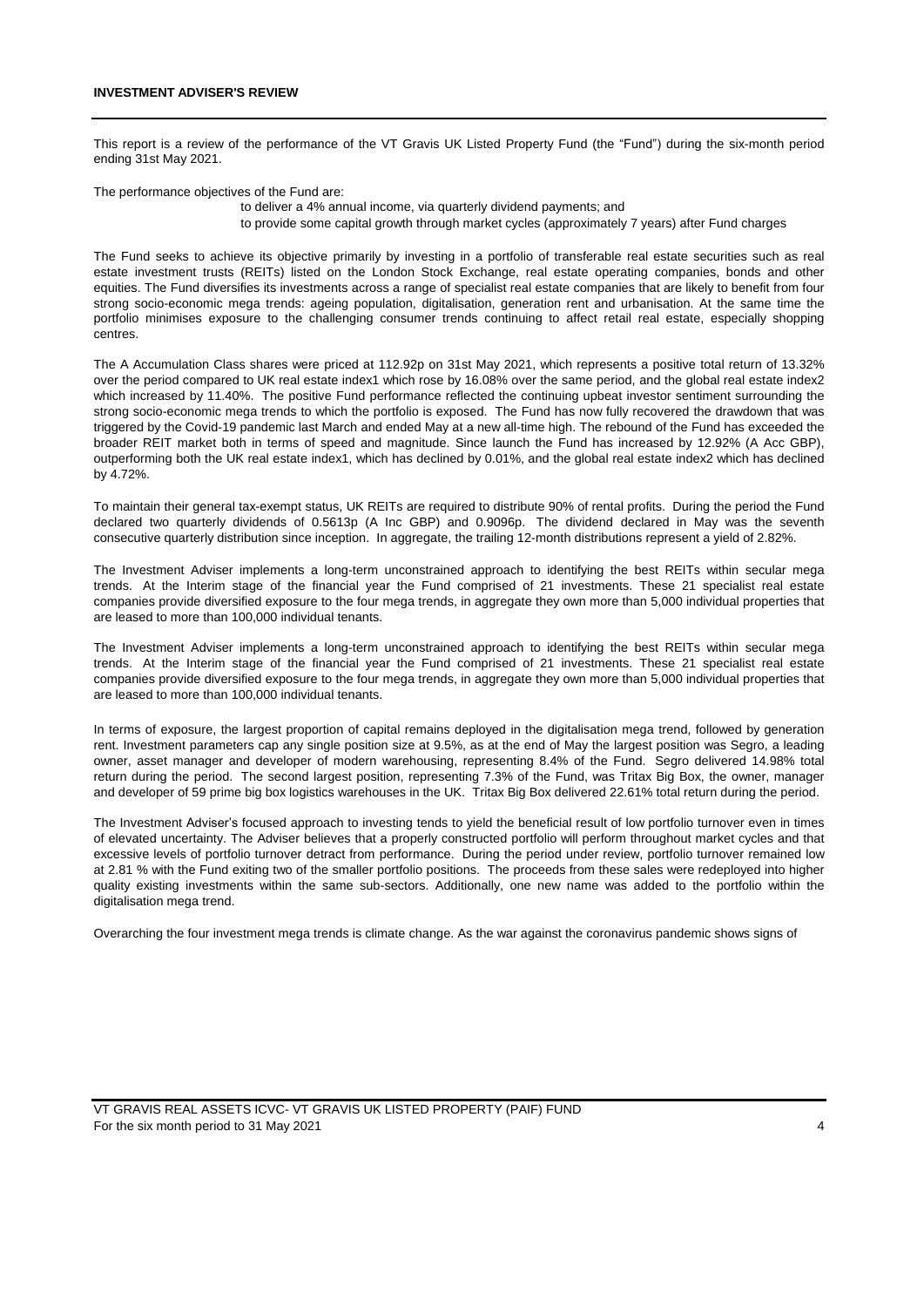#### **INVESTMENT ADVISER'S REVIEW (Continued)**

One of our preferred measures of environmental performance is the Energy Performance Certificate (EPC). Mandated by the Government, EPC certificates rate properties on a scale running from A+ to G. These certificates have increasingly important investment implications for commercial real estate. The government has set a target of reaching a minimum B rating for commercial properties by 2030 – an ambitious target considering c.62%3 of commercial real estate is currently rated lower than C. As a result, lower rated properties not only represent a potential risk to the environment, but also increasingly, an investment risk with potentially lower occupancy levels and higher maintenance capex. Simply put, the obsolescence risk of older buildings is likely to increase.

Since inception, the Fund has actively taken steps to minimise obsolescence risk by investing in companies that typically own higher EPC rated assets or have a clear strategy to improve the overall EPC rating of their portfolios. Based upon proprietary

Looking forward, as the vaccination programme continues to rollout successfully, lockdown measures continue to ease, and the economy returns to some sense of normality, the Investment Adviser believes that the portfolio is very well positioned with a combination of income growth assets blended with resilient income assets that are all underpinned by strong socio-economic mega trends.

Investment Adviser to the Fund Gravis Advisory Limited

*2 MSCI World Real Estate Net Total Return Local index.* 

*<sup>1</sup> MSCI UK IMI Core Real Estate Net Total Return Local index.* 

*<sup>3</sup> Non-domestic buildings issued with an EPC rating up until the end of 2020, Ministry of Housing Communities and Local Government.*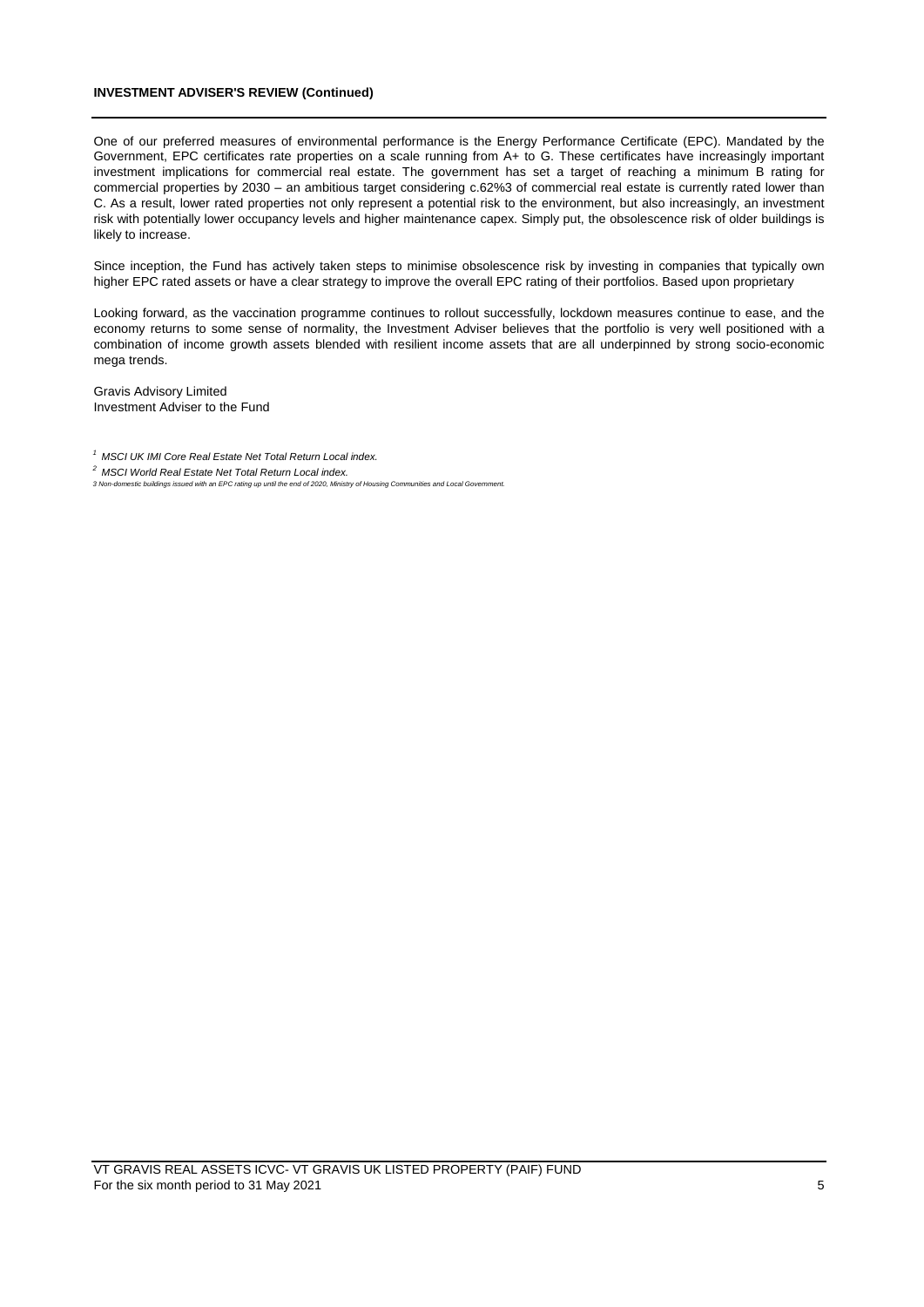# **Financial Highlights**

| <b>Class A Net Income GBP</b>  |                                       | <b>Six-months</b><br>to 31 May<br>2021 | Period to 30<br><b>November</b><br>$2020+$ |
|--------------------------------|---------------------------------------|----------------------------------------|--------------------------------------------|
| Changes in net assets per unit |                                       | GBp                                    | GBp                                        |
|                                | Opening net asset value per unit      | 96.3837                                | 100.0000                                   |
|                                | Return before operating charges       | 12.9820                                | 0.8340                                     |
|                                | Operating charges (note 1)            | (0.5663)                               | (1.2446)                                   |
|                                | Return after operating charges*       | 12.4157                                | (0.4106)                                   |
|                                | Distributions on income shares        | (1.0989)                               | (3.2057)                                   |
|                                | Closing net asset value per unit      | 107.7005                               | 96.3837                                    |
|                                |                                       |                                        |                                            |
|                                | *after direct transaction costs of:   | 0.1685                                 | 0.5418                                     |
| Performance                    |                                       |                                        |                                            |
|                                | Return after charges                  | 12.88%                                 | $(0.41\%)$                                 |
| Other information              |                                       |                                        |                                            |
|                                | Closing net asset value               | £7,885,017                             | £4,172,294                                 |
|                                | Closing number of units               | 7,321,242                              | 4,328,838                                  |
|                                | Operating charges (note 2)            | 1.11%                                  | 1.17%                                      |
|                                | Direct transaction costs              | 0.17%                                  | 0.55%                                      |
| Prices                         |                                       |                                        |                                            |
|                                | Highest unit price                    | 108.2382                               | 111.7598                                   |
|                                | Lowest unit price                     | 93.8954                                | 66.9327                                    |
|                                | +Share class launched 31 October 2019 |                                        |                                            |

|                                     |                                             | Six-months<br>to 31 May | Period to 30<br><b>November</b> |
|-------------------------------------|---------------------------------------------|-------------------------|---------------------------------|
| <b>Class A Net Accumulation GBP</b> |                                             | 2021                    | $2020+$                         |
| Changes in net assets per unit      |                                             | GBp                     | <b>GBp</b>                      |
|                                     | Opening net asset value per unit            | 99.6450                 | 100.0000                        |
|                                     | Return before operating charges             | 13.8620                 | 0.9103                          |
|                                     | Operating charges (note 1)                  | (0.5899)                | (1.2653)                        |
|                                     | Return after operating charges*             | 13.2721                 | (0.3550)                        |
|                                     | Closing net asset value per unit            | 112.9171                | 99.6450                         |
|                                     | Retained distributions on accumulated units | (1.5259)                | 3.2462                          |
|                                     | *after direct transaction costs of:         | 0.1754                  | 0.5508                          |
| Performance                         |                                             |                         |                                 |
|                                     | Return after charges                        | 13.32%                  | (0.36%)                         |
| Other information                   |                                             |                         |                                 |
|                                     | Closing net asset value                     | £15,508,399             | £5,667,700                      |
|                                     | Closing number of units                     | 13,734,325              | 5,687,892                       |
|                                     | Operating charges (note 2)                  | 1.11%                   | 1.17%                           |
|                                     | Direct transaction costs                    | 0.17%                   | 0.55%                           |
| Prices                              |                                             |                         |                                 |
|                                     | Highest unit price                          | 112.9171                | 111.9296                        |
|                                     | Lowest unit price                           | 97.0725                 | 67.4498                         |

+Share class launched 31 October 2019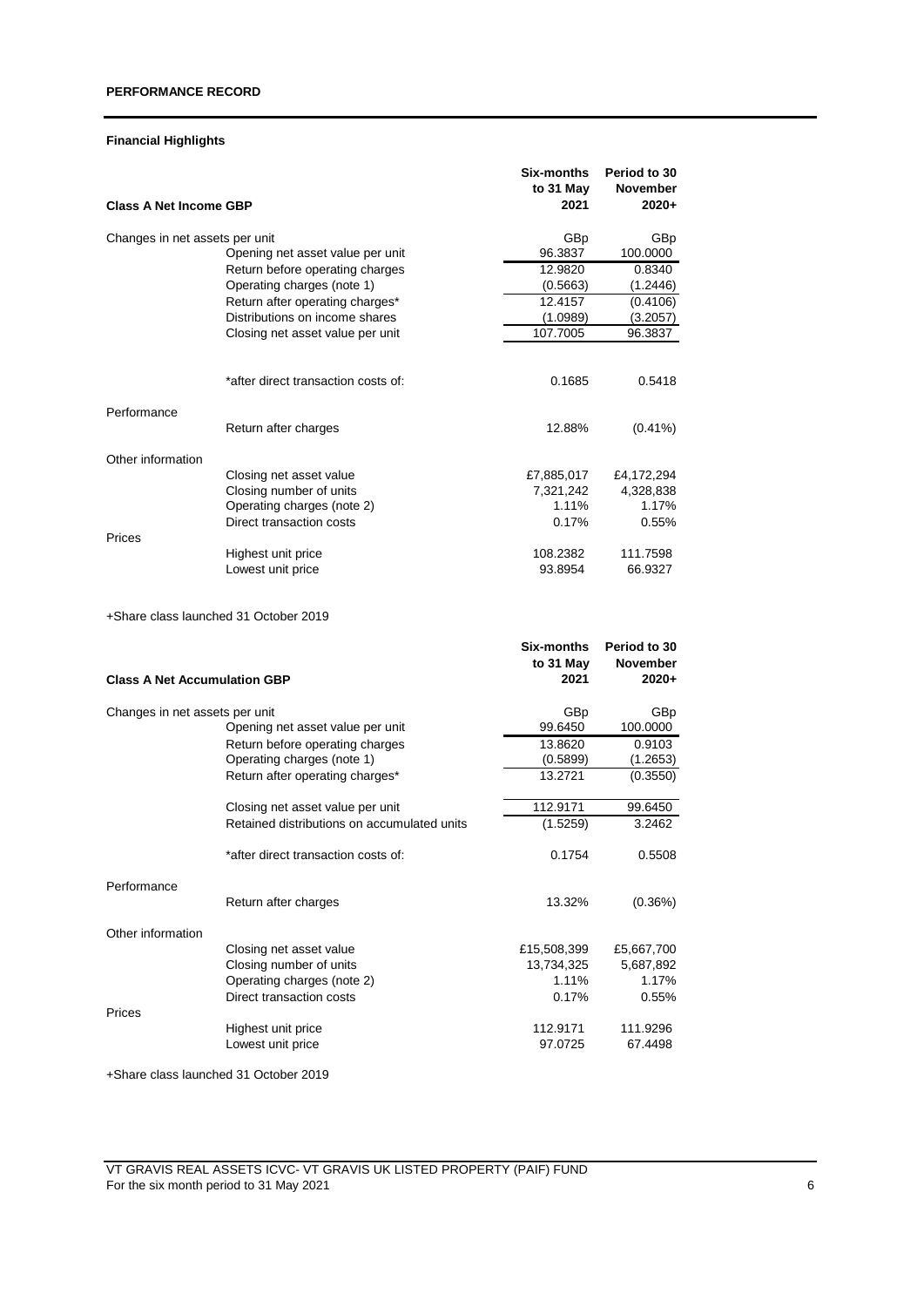## **PERFORMANCE RECORD (Continued)**

| <b>Financial Highlights (Continued)</b> |                                             |                         |                                 |
|-----------------------------------------|---------------------------------------------|-------------------------|---------------------------------|
|                                         |                                             | Six-months<br>to 31 May | Period to 30<br><b>November</b> |
| <b>Class F Net Income GBP</b>           |                                             | 2021                    | 2020^                           |
| Changes in net assets per unit          |                                             | GBp                     | GBp                             |
|                                         | Opening net asset value per unit            | 97.1395                 | 100.0000                        |
|                                         | Return before operating charges             | 13.4605                 | 0.8599                          |
|                                         | Operating charges (note 1)                  | (0.2112)                | (0.5019)                        |
|                                         | Return after operating charges*             | 13.2493                 | 0.3580                          |
|                                         | Distributions on income shares              | (1.4849)                | (3.2185)                        |
|                                         | Closing net asset value per unit            | 108.9039                | 97.1395                         |
|                                         |                                             |                         |                                 |
|                                         | *after direct transaction costs of:         | 0.1701                  | 0.5438                          |
| Performance                             |                                             |                         |                                 |
|                                         | Return after charges                        | 13.64%                  | 0.36%                           |
| Other information                       |                                             |                         |                                 |
|                                         | Closing net asset value                     | £4,400,306              | £3,571,264                      |
|                                         | Closing number of units                     | 4,040,539               | 3,676,427                       |
|                                         | Operating charges (note 2)                  | 0.41%                   | 0.47%                           |
| Prices                                  | Direct transaction costs                    | 0.17%                   | 0.55%                           |
|                                         | Highest unit price                          | 109.4089                | 111.9974                        |
|                                         | Lowest unit price                           | 94.6699                 | 67.0979                         |
| ^Share class launched 31 October 2019   |                                             |                         |                                 |
|                                         |                                             | Six-months              | Period to 30                    |
|                                         |                                             | to 31 May               | November                        |
| <b>Class F Net Accumulation GBP</b>     |                                             | 2021                    | 2020^                           |
| Changes in net assets per unit          |                                             | GBp                     | GBp                             |
|                                         | Opening net asset value per unit            | 100.3974                | 100.0000                        |
|                                         | Return before operating charges             | 13.9723                 | 0.9076                          |
|                                         | Operating charges (note 1)                  | (0.2199)                | (0.5102)                        |
|                                         | Return after operating charges*             | 13.7524                 | 0.3974                          |
|                                         | Closing net asset value per unit            | 114.1498                | 100.3974                        |
|                                         | Retained distributions on accumulated units | (1.5401)                | 3.2586                          |
|                                         |                                             |                         |                                 |

\*after direct transaction costs of: 0.1771 0.5528

Return after charges 13.70% 0.40%

Closing net asset value  $\overline{22,696,868}$  £17,083,389<br>Closing number of units  $\overline{19,883,412}$  17,015,767 Closing number of units<br>
Operating charges (note 2)  $0.41\%$ <br>
0.47% 0.47%

Direct transaction costs 0.17% 0.55%

Highest unit price 114.1498 112.1673 Lowest unit price 97.8450 67.6323

^Share class launched 31 October 2019

Performance

Prices

Other information

Operating charges (note 2)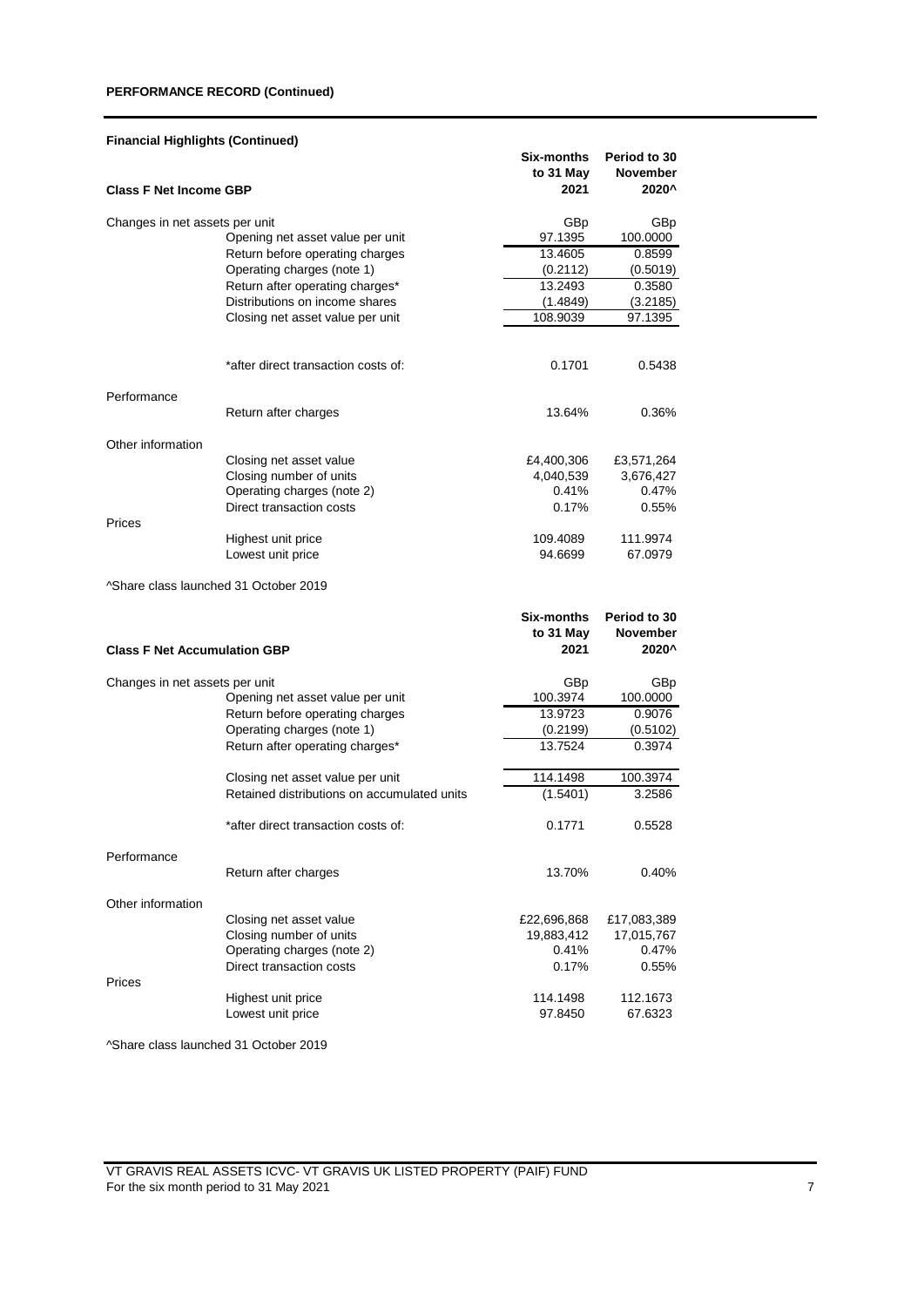# **PERFORMANCE RECORD (Continued)**

# **Financial Highlights (Continued)**

|                                    | <b>Class F Net Accumulation EUR (Hedged)</b> | Six-months<br>to 31 May<br>2021 | Period to 30<br><b>November</b><br>2020* |
|------------------------------------|----------------------------------------------|---------------------------------|------------------------------------------|
| Changes in net assets per unit     |                                              | <b>EURc</b>                     | <b>EURc</b>                              |
|                                    | Opening net asset value per unit             | 117.1391                        | 100.0000                                 |
|                                    | Return before operating charges              | 16.0905                         | 17.4793                                  |
|                                    | Operating charges (note 1)                   | (0.2564)                        | (0.3402)                                 |
|                                    | Return after operating charges*              | 15.8341                         | 17.1391                                  |
|                                    | Closing net asset value per unit             | 132.9732                        | 117.1391                                 |
|                                    | Retained distributions on accumulated units  | (1.5656)                        | 2.0703                                   |
|                                    | *after direct transaction costs of:          | 0.2064                          | 0.5990                                   |
| Performance                        |                                              |                                 |                                          |
|                                    | Return after charges                         | 13.52%                          | 17.14%                                   |
| Other information                  |                                              |                                 |                                          |
|                                    | Closing net asset value                      | €72,366                         | £63,749                                  |
|                                    | Closing number of units                      | 54,422                          | 54,422                                   |
|                                    | Operating charges (note 2)                   | 0.41%                           | 0.47%                                    |
| Prices                             | Direct transaction costs                     | 0.17%                           | $0.55\%$                                 |
|                                    | Highest unit price                           | 132.9732                        | 120.7009                                 |
|                                    | Lowest unit price                            | 114.2731                        | 97.6013                                  |
| *Share class launched 2 April 2020 |                                              |                                 |                                          |
|                                    |                                              | Six-months                      | Period to 30                             |
|                                    | <b>Class F Net Accumulation USD (Hedged)</b> | to 31 May<br>2021               | November<br>2020*                        |
|                                    |                                              |                                 |                                          |
| Changes in net assets per unit     |                                              | <b>USDc</b>                     | <b>USDc</b>                              |
|                                    | Opening net asset value per unit             | 117.5009                        | 100.0000                                 |
|                                    | Return before operating charges              | 16.9822                         | 17.8417                                  |
|                                    | Operating charges (note 1)                   | (0.2580)                        | (0.3408)                                 |
|                                    | Return after operating charges*              | 16.7242                         | 17.5009                                  |
|                                    | Closing net asset value per unit             | 134.2251                        | 117.5009                                 |
|                                    | Retained distributions on accumulated units  | (1.2578)                        | 1.7929                                   |
|                                    | *after direct transaction costs of:          | 0.2078                          | 0.6000                                   |
| Performance                        |                                              |                                 |                                          |
|                                    | Return after charges                         | 14.23%                          | 17.50%                                   |
| Other information                  |                                              |                                 |                                          |
|                                    | Closing net asset value                      | \$136,387                       | \$45,900                                 |
|                                    | Closing number of units                      | 101,611                         | 39,034                                   |
|                                    | Operating charges (note 2)                   | 0.41%                           | 0.47%                                    |
| Prices                             | Direct transaction costs                     | 0.17%                           | 0.55%                                    |
|                                    | Highest unit price                           | 134.2251                        | 121.0860                                 |
|                                    |                                              |                                 |                                          |
|                                    | Lowest unit price                            | 114.7833                        | 96.5436                                  |

\*Share class launched 2 April 2020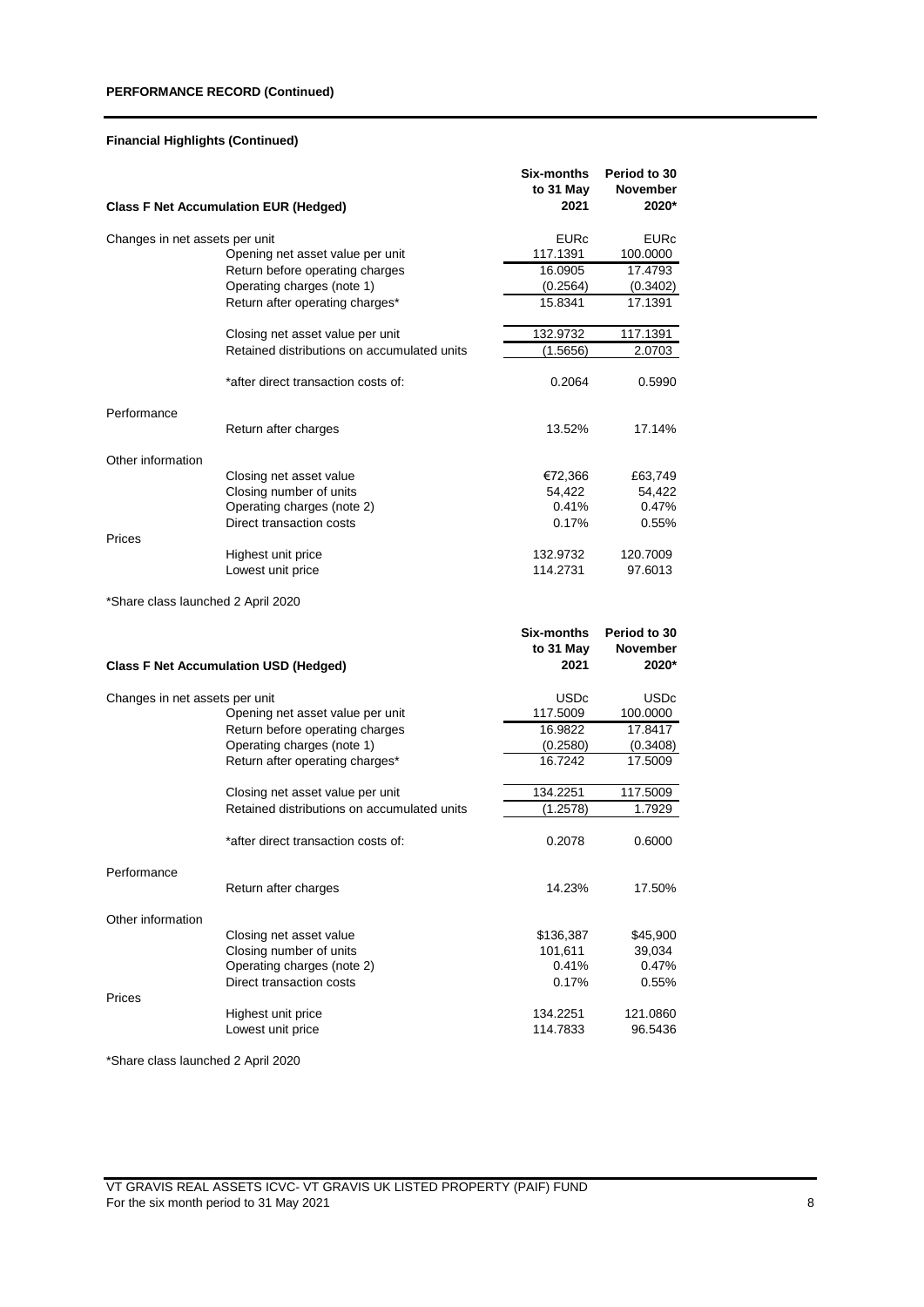1. The operating charges per unit figure is calculated by applying the operating charges percentage to the average net asset valuation per share throughout the period.

2. The operating charges percentage is based on the expenses incurred during the period annualised, as a proportion of the average net asset value of the Sub-fund.

### **Risk Profile**

Based on past data, the Fund is ranked a '5' on the synthetic risk and reward indicator scale (of 1 to 7) as described fully in the Key Investor Information Document. The Fund is ranked 5 "because monthly historical performance data indicates that relatively high rises and falls in market prices would have occurred historically."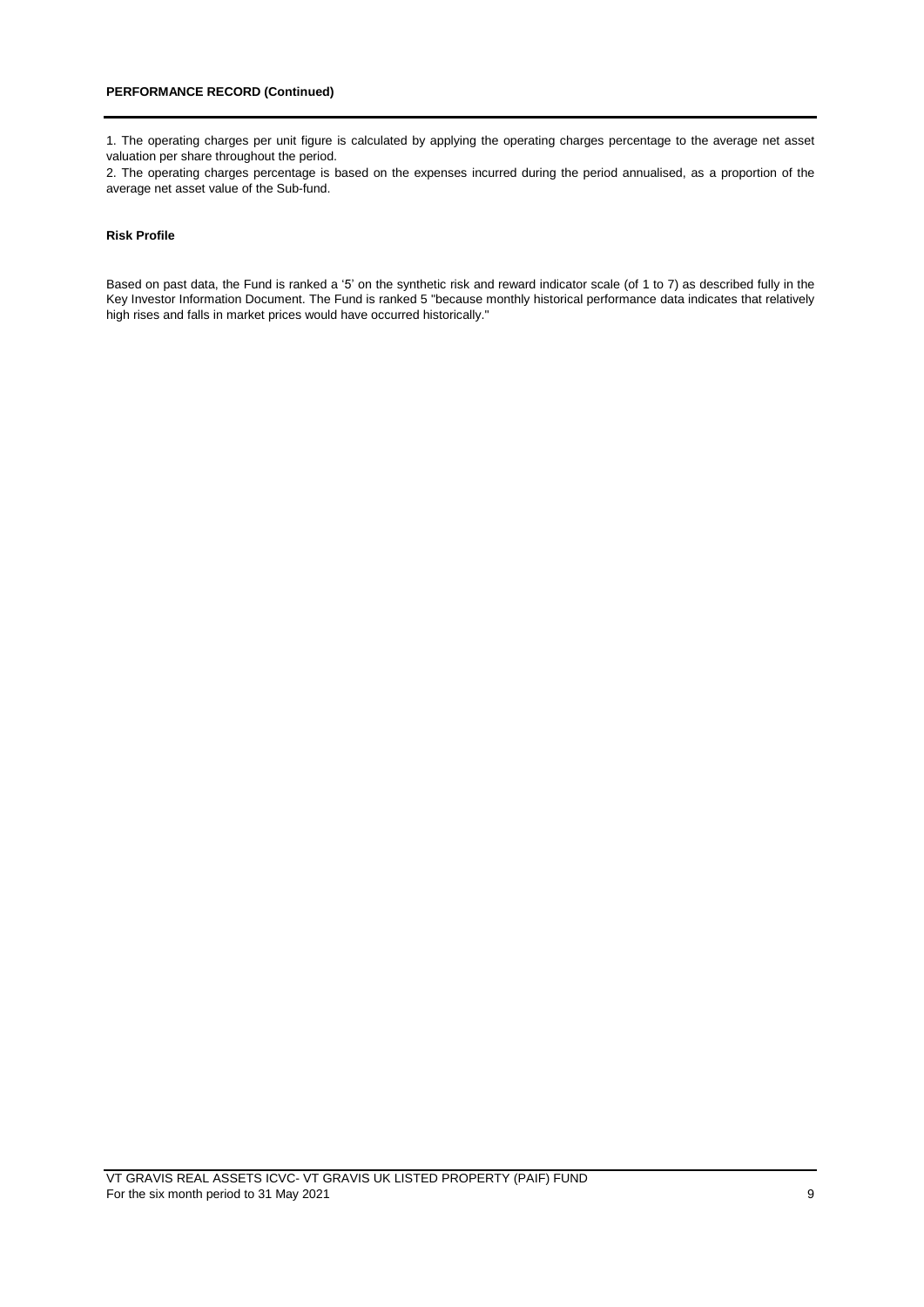### **PORTFOLIO STATEMENT**

|  |  | As at 31 May 2021 |
|--|--|-------------------|
|  |  |                   |

|         |                                                                        | Value £    | % of net assets |
|---------|------------------------------------------------------------------------|------------|-----------------|
| Holding | <b>EQUITIES</b>                                                        |            |                 |
|         | 4,015,305 Assura PLC                                                   | 2,998,429  | 5.91            |
|         | 195,405 Big Yellow Group PLC                                           | 2,560,783  | 5.04            |
|         | 34,710 Derwent London PLC                                              | 1,213,635  | 2.39            |
|         | 1,384,560 GCP Student Living PLC                                       | 2,324,676  | 4.58            |
|         | 1,204,490 Grainger PLC                                                 | 3,466,522  | 6.83            |
|         | 338,850 Helical PLC                                                    | 1,490,093  | 2.94            |
|         | 1,347,943 Impact Healthcare REIT PLC                                   | 1,496,217  | 2.95            |
|         | 1,074,129 Londonmetric Property PLC                                    | 2,552,131  | 5.03            |
|         | 993,100 LXi REIT PLC                                                   | 1,379,416  | 2.72            |
|         | 7,582 Mountview Estates PLC                                            | 902,258    | 1.78            |
|         | 1,533,180 Primary Health Properties PLC                                | 2,368,763  | 4.67            |
|         | 277,850 Safestore Holdings PLC                                         | 2,619,431  | 5.16            |
|         | 407,235 SEGRO PLC                                                      | 4,239,316  | 8.35            |
|         | 1,011,640 Stenprop Ltd                                                 | 1,560,455  | 3.07            |
|         | 1,133,184 Target Healthcare REIT Ltd                                   | 1,309,961  | 2.58            |
|         | 1,863,200 Tritax Big Box REIT PLC                                      | 3,677,957  | 7.25            |
|         | 1,337,500 Tritax EuroBox PLC                                           | 1,436,475  | 2.83            |
|         | 319,735 Unite Group PLC                                                | 3,640,982  | 7.17            |
|         | 1,615,183 Urban Logistics Reit PLC                                     | 2,527,761  | 4.98            |
|         | 1,789,604 Warehouse REIT PLC                                           | 2,609,243  | 5.14            |
|         | 269,200 Workspace Group PLC                                            | 2,416,743  | 4.76            |
|         |                                                                        | 48,791,246 | 96.11           |
|         | Currency hedges (30.11.20 0.00%)                                       | (841)      |                 |
|         | Portfolio of investments (30.11.20 98.74%)                             | 48,790,405 | 96.11           |
|         | Net other assets (30.11.20 1.47%)                                      | 2,042,142  | 4.02            |
|         | Adjustment to revalue assets from mid to bid prices (30.11.20 (0.22%)) | (67, 312)  | (0.13)          |
|         |                                                                        | 50,765,235 | 100.00          |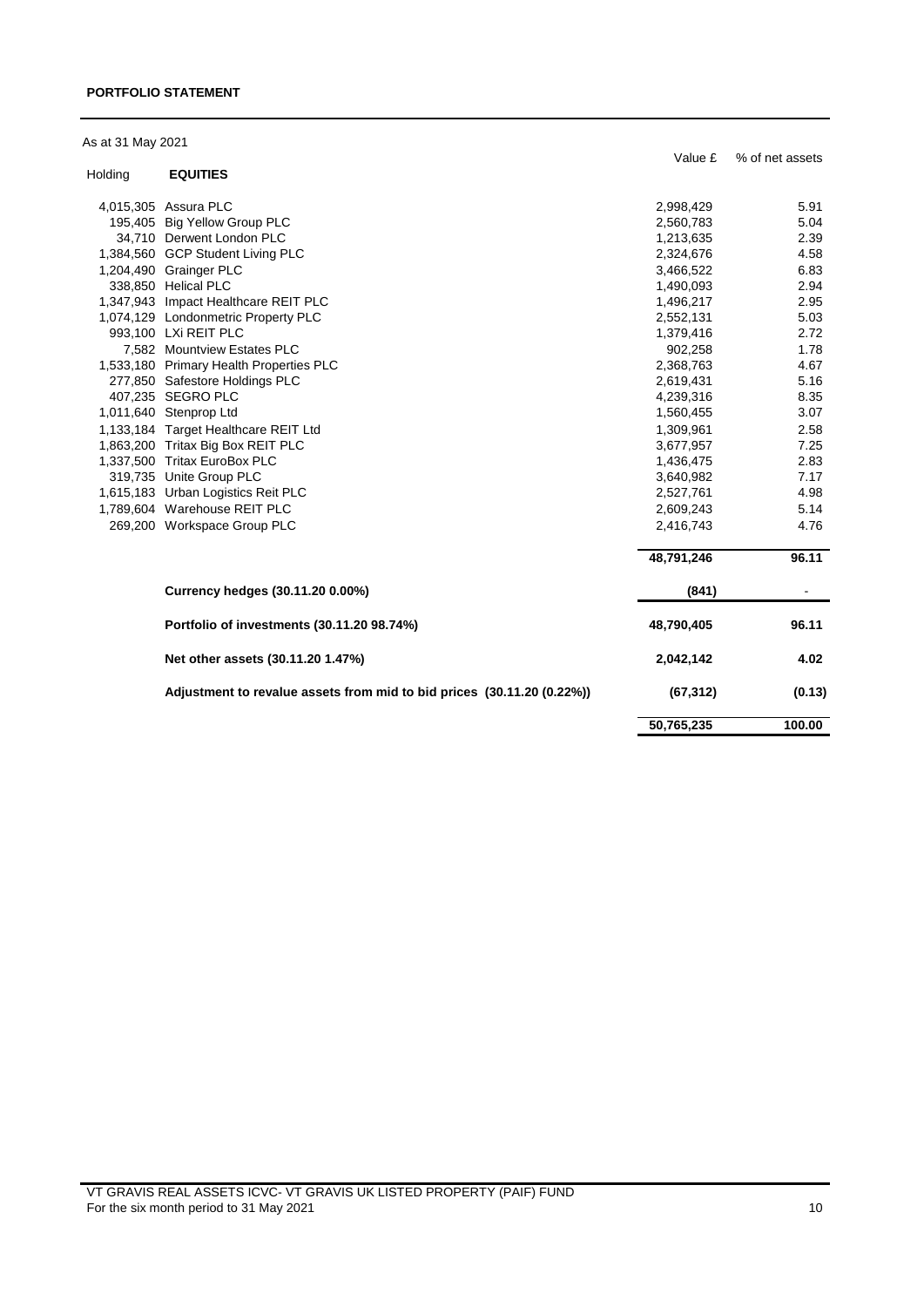| Total sales for the period           | £<br>1,423,970 |
|--------------------------------------|----------------|
| <b>Great Portland Estates PLC</b>    | 690,007        |
| Secure Income REIT Plc               | 733,963        |
| Total purchases for the period       | 15,344,392     |
| Assura PLC                           | 706,701        |
| <b>Big Yellow Group PLC</b>          | 694,808        |
| Derwent London PLC                   | 370,753        |
| <b>GCP Student Living PLC</b>        | 339,143        |
| <b>Grainger PLC</b>                  | 1,066,160      |
| <b>Helical PLC</b>                   | 464,075        |
| Impact Healthcare REIT PLC           | 643,784        |
| Londonmetric Property PLC            | 1,068,133      |
| LXi REIT PLC                         | 594,980        |
| <b>Mountview Estates PLC</b>         | 217,146        |
| <b>Primary Health Properties PLC</b> | 790,124        |
| Safestore Holdings PLC               | 636,608        |
| <b>SEGRO PLC</b>                     | 1,181,552      |
| Stenprop Ltd                         | 558,137        |
| <b>Target Healthcare REIT Ltd</b>    | 539,563        |
| Tritax Big Box REIT PLC              | 791,622        |
| <b>Tritax EuroBox PLC</b>            | 1,405,843      |
| Unite Group PLC                      | 1,035,008      |
| Urban Logistics Reit PLC             | 743,046        |
| Warehouse REIT PLC                   | 892,872        |
| <b>Workspace Group PLC</b>           | 604,334        |

The above transactions represent all sales and purchases during the period.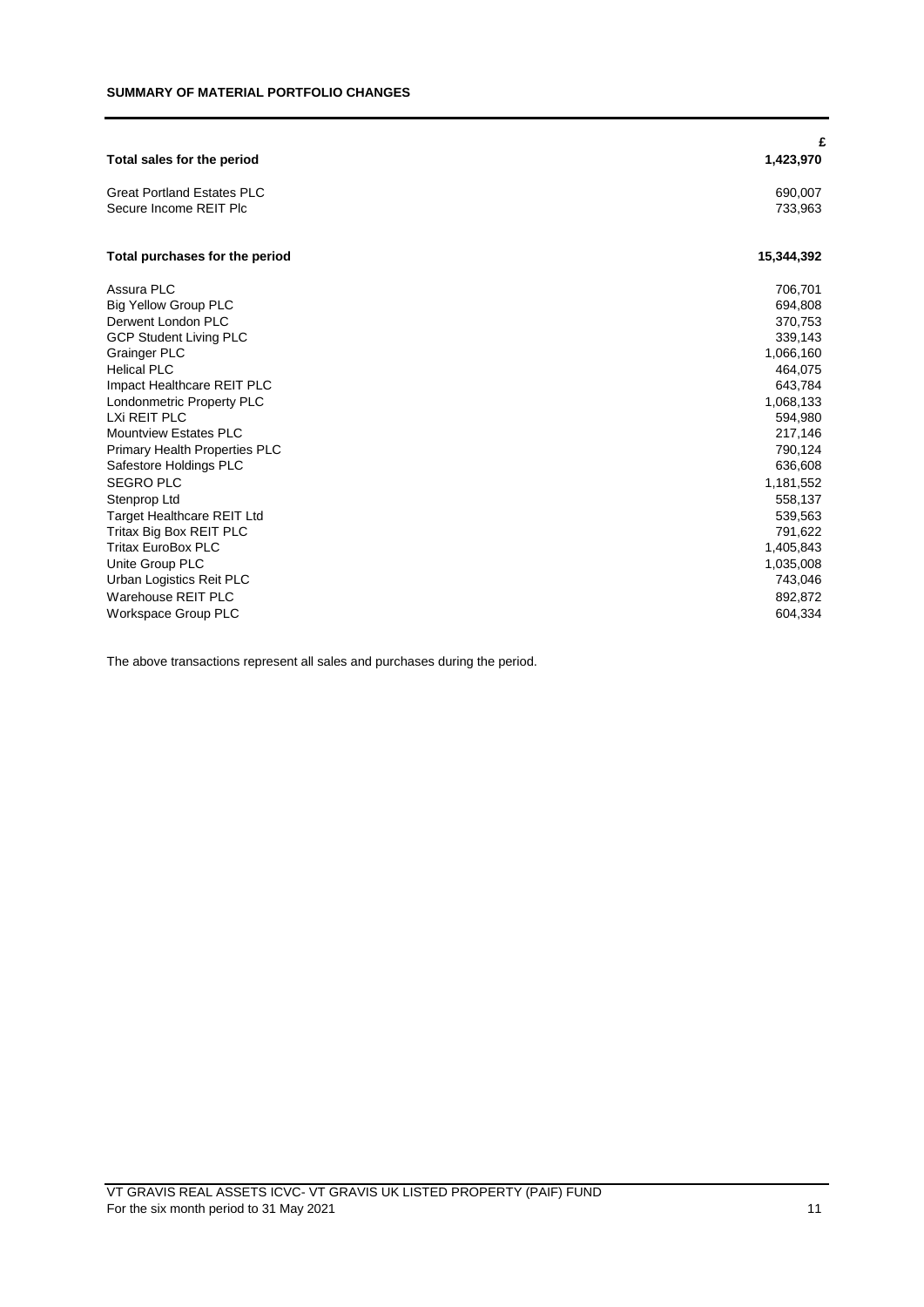### **STATEMENT OF TOTAL RETURN**

## **For the six months ended 31 May 2021**

|                                   |                                         |                | 31.05.2021 |            |
|-----------------------------------|-----------------------------------------|----------------|------------|------------|
|                                   |                                         |                | £          | £          |
| Income                            | Net capital gains                       | $\overline{2}$ |            | 4,850,760  |
|                                   | Revenue                                 | 3              | 581,942    |            |
| Expenses                          |                                         | 4              | (70, 958)  |            |
|                                   | Interest payable and similar charges    | 6              | (1,291)    |            |
| Net revenue before taxation       |                                         |                | 509,693    |            |
| <b>Taxation</b>                   |                                         |                | 126,386    |            |
|                                   | Net revenue after taxation              |                |            | 636,079    |
| Total return before distributions |                                         |                |            | 5,486,839  |
| Finance costs: distributions      |                                         | 6              |            | (559, 101) |
|                                   | Changes in net assets attributable to   |                |            |            |
|                                   | shareholders from investment activities |                |            | 4,927,738  |

#### **STATEMENT OF CHANGES IN NET ASSETS ATTRIBUTABLE TO SHAREHOLDERS**

## **For the six months ended 31 May 2021**

|                                                                                              | 31.05.2021  |
|----------------------------------------------------------------------------------------------|-------------|
|                                                                                              | £           |
| Opening net assets attributable to shareholders                                              | 30,393,437  |
| Amounts receivable on creation of shares                                                     | 17,022,301  |
| Amounts payable on redemption of shares                                                      | (2,064,651) |
| Retained distributions on accumulation shares                                                | 477,582     |
| Dilution levy                                                                                | 8,828       |
| Changes in net assets attributable to shareholders from<br>investment activities (see above) | 4,927,738   |
| Closing net assets attributable to shareholders                                              | 50,765,235  |

\*The Sub-fund launched on 31 October 2019 there have been no previous interim accounts therefore there are no comparatives.

The Investment Association SORP requires comparatives are shown for the above report. As comparatives should be for the comparable interim period the net asset value at the end of the period will not agree to the net asset value at the start of the period. The company net asset value as at 30 November 2020 was £30,393,437.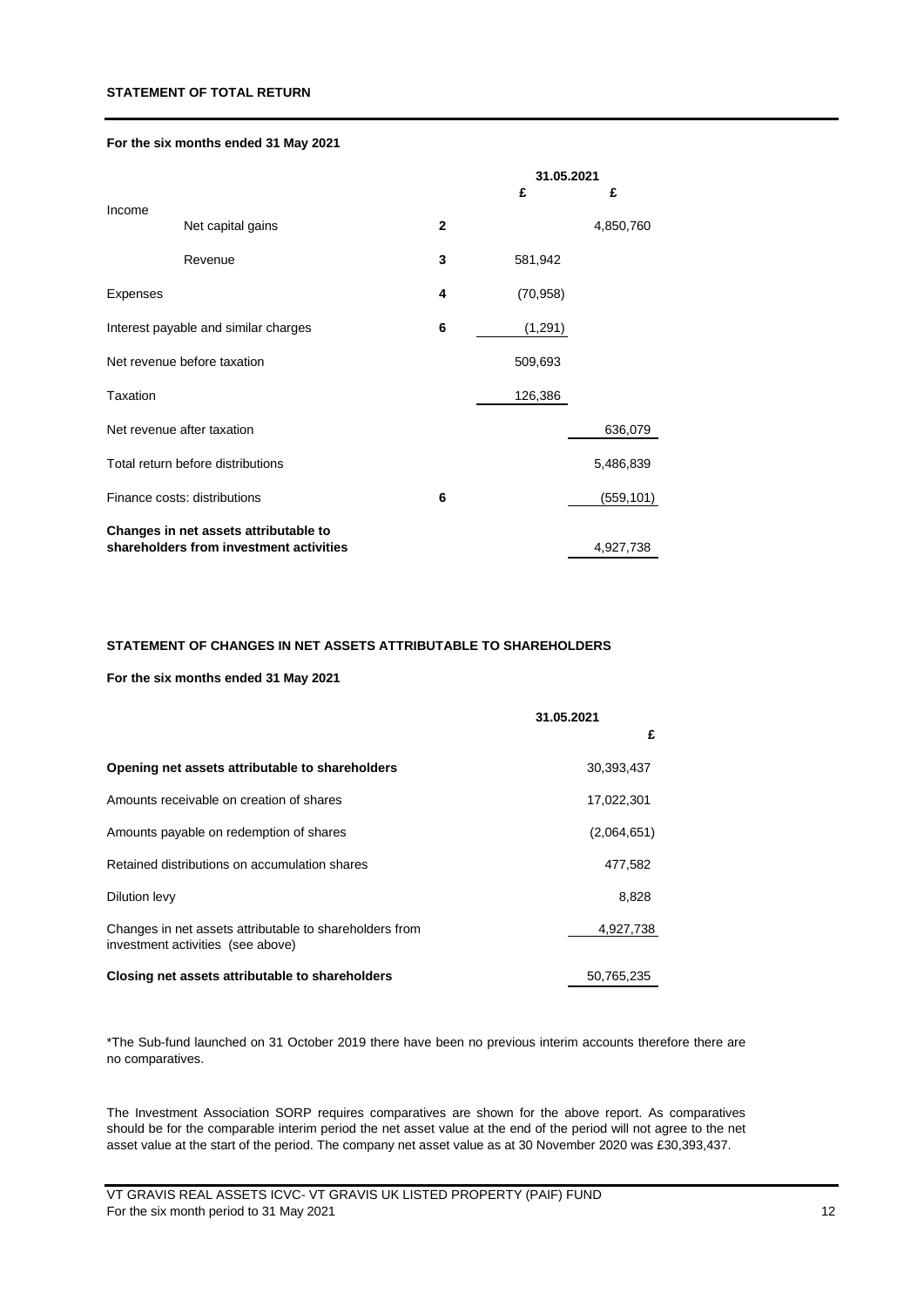| As at 31 May 2021                       | <b>Notes</b> |             | 31.05.2021  |            | 30.11.2020 |  |
|-----------------------------------------|--------------|-------------|-------------|------------|------------|--|
|                                         |              | £           | £           | £          | £          |  |
| <b>FIXED ASSETS</b>                     |              |             |             |            |            |  |
| Investment assets                       |              |             | 48,723,934  |            | 29,946,584 |  |
| <b>CURRENT ASSETS</b>                   |              |             |             |            |            |  |
| Debtors                                 | 7            | 3,044,778   |             | 600,681    |            |  |
| Cash and bank balances                  | 8            | 467,009     |             | 377,436    |            |  |
| <b>Total current assets</b>             |              |             | 3,511,787   |            | 978,117    |  |
| <b>Total assets</b>                     |              |             | 52,235,721  |            | 30,924,701 |  |
| <b>INVESTMENT LIABILITIES</b>           |              |             | (841)       |            | (167)      |  |
| <b>CURRENT LIABILITIES</b>              |              |             |             |            |            |  |
| Distribution payable on income shares   |              | (103, 716)  |             | (43, 171)  |            |  |
| Creditors                               | 9            | (1,365,929) |             | (487, 926) |            |  |
| <b>Total current liabilities</b>        |              |             | (1,469,645) |            | (531,097)  |  |
| Net assets attributable to shareholders |              |             | 50,765,235  |            | 30,393,437 |  |

\*The Sub-fund launched on 31 October 2019 there have been no previous interim accounts therefore there are no comparatives.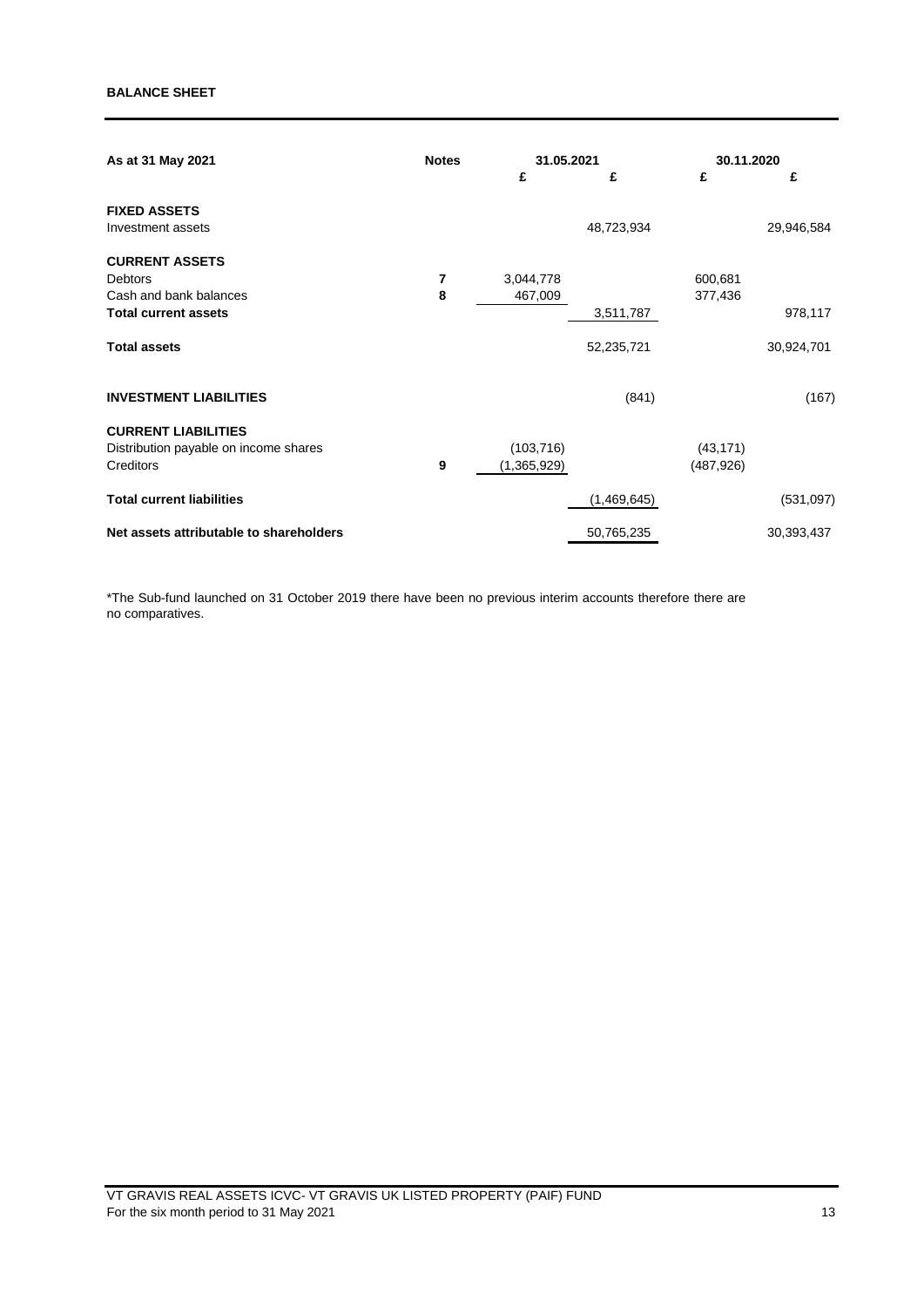#### **Interim distributions in pence per share for all share classes**

Group 1: Shares purchased prior to 26 February 2021

Group 2 : Shares purchased on or after 26 February 2021 and on or before 31 May 2021

| Payment  | Unit    | Share            | Net     | Equalisation | <b>Distribution</b> | <b>Distribution</b> |
|----------|---------|------------------|---------|--------------|---------------------|---------------------|
| date     | type    | Class            | revenue |              | paid / allocated    | paid / allocated    |
|          |         |                  | 2021    | 2021         | 2021                | 2020                |
|          |         |                  |         |              |                     |                     |
| 30.06.21 | group 1 | A Net Income GBP | 0.5376p |              | 0.9096p             | 0.8302p             |
| 30.06.21 | group 2 | A Net Income GBP | 0.4227p | 0.4869p      | 0.9096p             | 0.8302p             |
|          |         |                  |         |              |                     |                     |
| 30.06.21 | group 1 | A Net Acc GBP    | 0.9456p |              | 0.9456p             | 0.8372p             |
| 30.06.21 | group 2 | A Net Acc GBP    | 0.3442p | 0.6014p      | 0.9456p             | 0.8372p             |
|          |         |                  |         |              |                     |                     |
| 30.06.21 | group 1 | F Net Income GBP | 0.9188p |              | 0.9188p             | 0.8331p             |
| 30.06.21 | group 2 | F Net Income GBP | 0.5359p | 0.3829p      | 0.9188p             | 0.8331p             |
|          |         |                  |         |              |                     |                     |
| 30.06.21 | group 1 | F Net Acc GBP    | 0.9550p |              | 0.9550p             | 0.8397p             |
| 30.06.21 | group 2 | F Net Acc GBP    | 0.3238p | 0.6312p      | 0.9550p             | 0.8397p             |
|          |         |                  |         |              |                     |                     |
| 30.06.21 | group 1 | F Net Acc EUR    | 0.9582c |              | 0.9582c             | 0.3826c             |
| 30.06.21 | group 2 | F Net Acc EUR    | 0.9582c |              | 0.9582c             | 0.3826c             |
|          |         |                  |         |              |                     |                     |
| 30.06.21 | group 1 | F Net Acc USD    | 0.7844c |              | 0.7844c             | 0.3514c             |
| 30.06.21 | group 2 | F Net Acc USD    | 0.5420c | 0.2424c      | 0.7844c             | 0.3514c             |

# **Interim distributions in pence per share for all share classes**

Group 1: Shares purchased prior to 30 November 2020

Group 2 : Shares purchased on or after 30 November 2020 and on or before 26 February 2021

| Payment  | Unit    | Share            | Net                 | Equalisation | <b>Distribution</b> | <b>Distribution</b>      |
|----------|---------|------------------|---------------------|--------------|---------------------|--------------------------|
| date     | type    | Class            | revenue             |              | paid / allocated    | paid / allocated         |
|          |         |                  | 2021                | 2021         | 2021                | 2020                     |
|          |         |                  |                     |              |                     |                          |
| 31.03.21 | group 1 | A Net Income GBP | 0.5613p             |              | 0.5613p             | 0.652p                   |
| 31.03.21 | group 2 | A Net Income GBP | 0.2225p             | 0.3388p      | 0.5613p             | 0.652p                   |
|          |         |                  |                     |              |                     |                          |
| 31.03.21 | group 1 | A Net Acc GBP    | 0.5803p             |              | 0.5803p             | 0.6530p                  |
| 31.03.21 | group 2 | A Net Acc GBP    | 0.1939 <sub>p</sub> | 0.3864p      | 0.5803p             | 0.6530p                  |
|          |         |                  |                     |              |                     |                          |
| 31.03.21 | group 1 | F Net Income GBP | 0.5661p             |              | 0.5661p             | 0.6529p                  |
| 31.03.21 | group 2 | F Net Income GBP | 0.3097p             | 0.2564p      | 0.5661p             | 0.6529p                  |
|          |         |                  |                     |              |                     |                          |
| 31.03.21 | group 1 | F Net Acc GBP    | 0.5851p             |              | 0.5851p             | 0.6539p                  |
| 31.03.21 | group 2 | F Net Acc GBP    | 0.3115p             | 0.2736p      | 0.5851p             | 0.6539p                  |
|          |         |                  |                     |              |                     |                          |
| 31.03.21 | group 1 | F Net Acc EUR    | 0.6074c             |              | 0.6074c             |                          |
| 31.03.21 | group 2 | F Net Acc EUR    | 0.6074c             |              | 0.6074c             |                          |
|          |         |                  |                     |              |                     |                          |
| 31.03.21 | group 1 | F Net Acc USD    | 0.4734c             |              | 0.4872c             |                          |
| 31.03.21 | group 2 | F Net Acc USD    | 0.0000c             | 0.4872c      | 0.4872c             | $\overline{\phantom{0}}$ |

# **EQUALISATION**

Equalisation applies only to shares purchased during the distribution period (Group 2 shares). It represents the accrued revenue included in the purchase price of the shares. It is returned with the distribution as a capital repayment. It is not liable to income tax but must be deducted from the cost of the shares for capital gains tax purposes.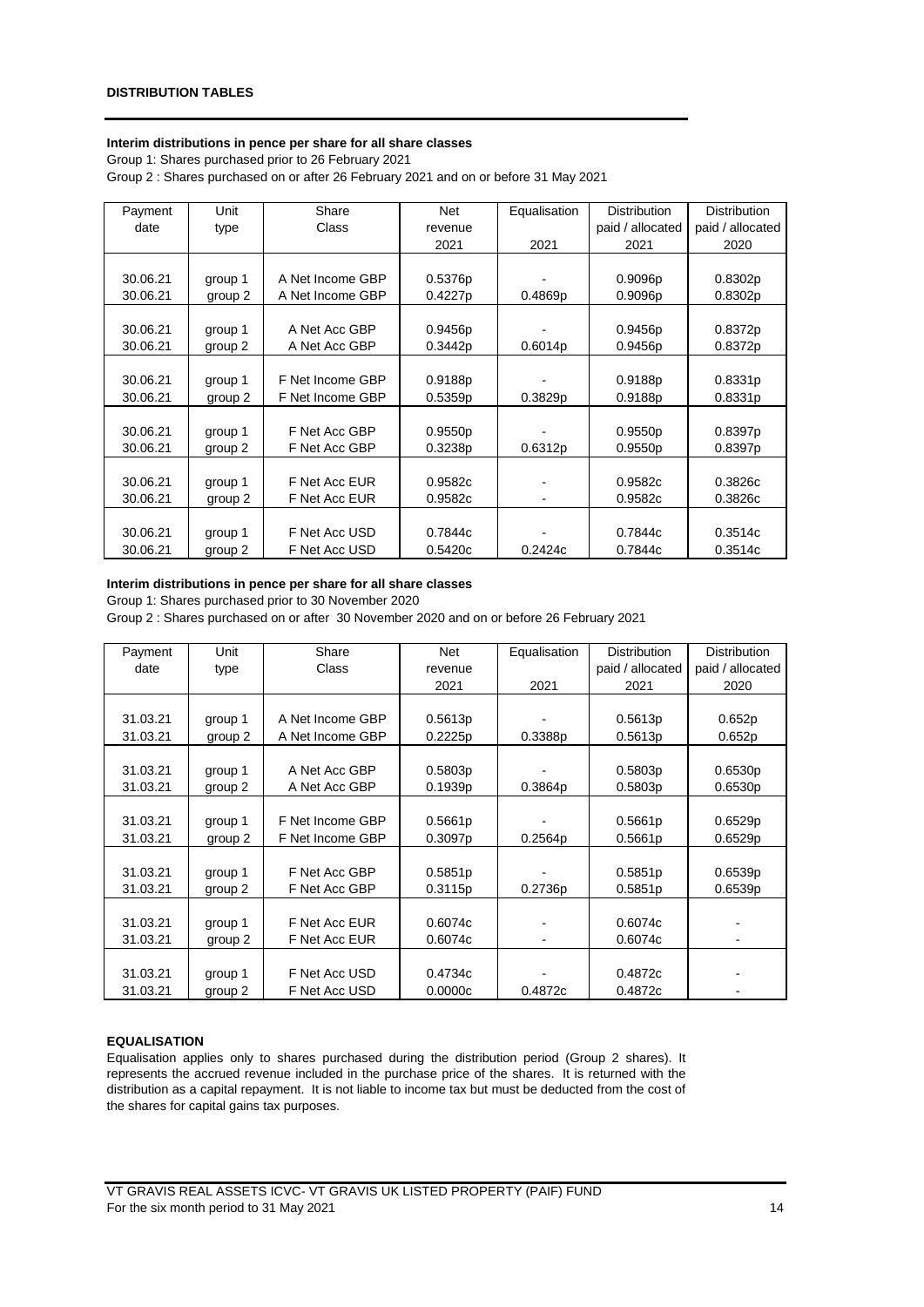#### **Distributions**

Distributions of the revenue of the Company will be made to shareholders on or before 30 November each year and interim allocations of revenue on or before the last day of February, 31 May and 31 August.

#### **Individual shareholders**

**Income tax:** HM Revenue & Customs changed the taxation of dividends on 6 April 2016. Dividend tax credits were abolished and replaced by a tax-free annual dividend allowance currently standing at £2,000 (2021/22). UK resident shareholders are now subject to new, higher rates of tax on dividend income in excess of the annual allowance. The actual rate depends on the individual's tax rate band.

**Capital gains tax**: Individual shareholders resident in the UK for tax purposes may be liable to capital gains tax on realisation of their shares as with other chargeable assets. However, the first £12,300 (2021/22) of gains each year are presently tax free for individuals. Gains in excess of that amount are charged at the rate of tax applicable to the individual tax payer.

#### **Taxation**

The Company will not pay corporation tax on its profits for the period ended 31 May 2021. Capital gains within the Company will not be taxed.

#### **Corporate shareholders**

Companies resident for tax purposes in the UK which hold shares should note that OEIC distributions are streamed into both franked and unfranked income. The unfranked income element will be treated as an annual payment which has been subject to income tax at a rate of 20% and will be liable to tax accordingly. On realisation of their shares, UK resident companies may be liable to pay corporation tax on any capital gains.

The above information on taxation is only a general summary, and shareholders should consult their own tax advisors in relation to their own circumstances. Shareholders should also note that the position as outlined may change to reflect future changes in tax legislation.

#### **Issue and redemption of shares**

Valu-Trac Investment Management Limited is the ACD and Registrar. Valu-Trac Investment Management Limited will receive requests for the purchase or sale of shares at any time during normal business hours. Instructions may be given by email to (GULP@valu-trac.com) or by sending an application form to the Registrar. Application forms are available from the Registrar.

The price of shares will be determined by reference to a valuation of the Company's net assets at 12:00 noon on each dealing day.

The ACD has the right to reject, on reasonable grounds relating to the circumstances of the applicant, any application for shares in whole or part, and in this event the ACD will return any money sent, or the balance of such monies, at the risk of the applicant.

Any subscription monies remaining after a whole number of shares has been issued will not be returned to the applicant. Instead, smaller denomination shares will be issued in such circumstances.

A contract note giving details of the shares purchased and the price used will be issued by the Registrar by the end of the business day following the valuation point by reference to which the purchase price is determined.

Ownership of shares will be evidenced by an entry on the Company's Register of Shareholders. Certificates will not be issued. Statements in respect of periodic distributions of revenue will show the number of shares held by the recipient in respect of which the distribution is made. Individual statements of a shareholder's shares will also be issued at any time on request by the registered holder.

Where shares are redeemed, payment will be made not later than the close of business on the fourth business day following the next valuation point after receipt by the ACD of a request for redemption. The minimum value of shares that a shareholder may hold is £100, for Class A Income and Class A Accumulation shares and £nil for Class F Income and Class F Accumulation. The ACD may at its discretion accept subscriptions lower than the minimum amount.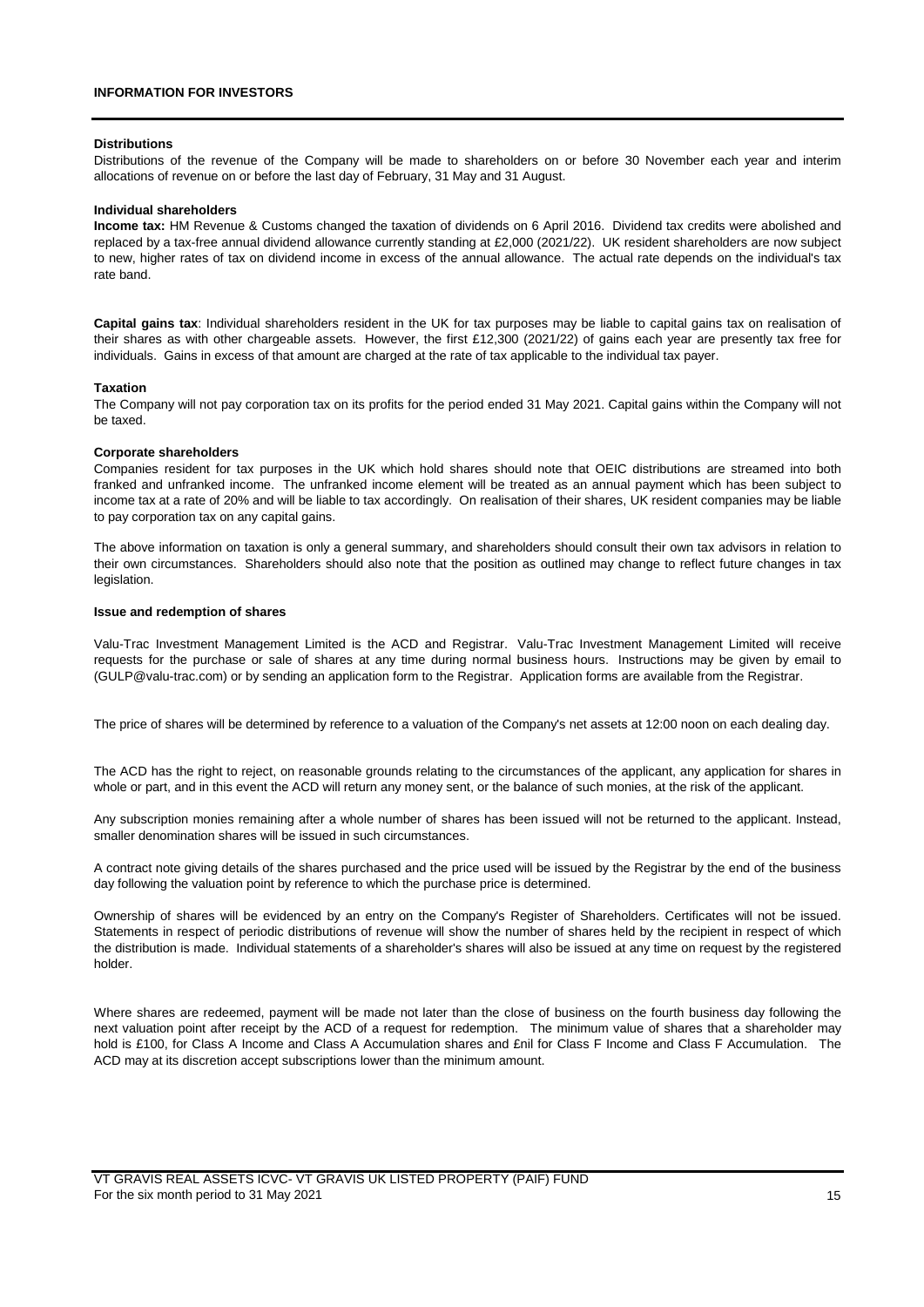# **INFORMATION FOR INVESTORS (Continued)**

#### **Alternative Investment Fund Managers Directive**

Under the EU's Alternative Investment Fund Managers Directive (AIFMD) 2013, the Company has been designated an Alternative Investment Fund. The ACD, Valu-Trac Investment Management Limited, ("Valu-Trac") has been appointed as the Alternative Investment Fund Manager (AIFM). The AIFMD has had little impact on the operating costs or management of VT Gravis UK Listed Property (PAIF) Fund.

To comply with the AIFMD, information about the AIFM's remuneration policies and disclosures is available from Valu-Trac Investment Management Limited on its website. The Company does not employ any staff directly from the AIFM, so there are no quantitative disclosures in this report.

The most recent issue and redemption prices are available from the ACD.